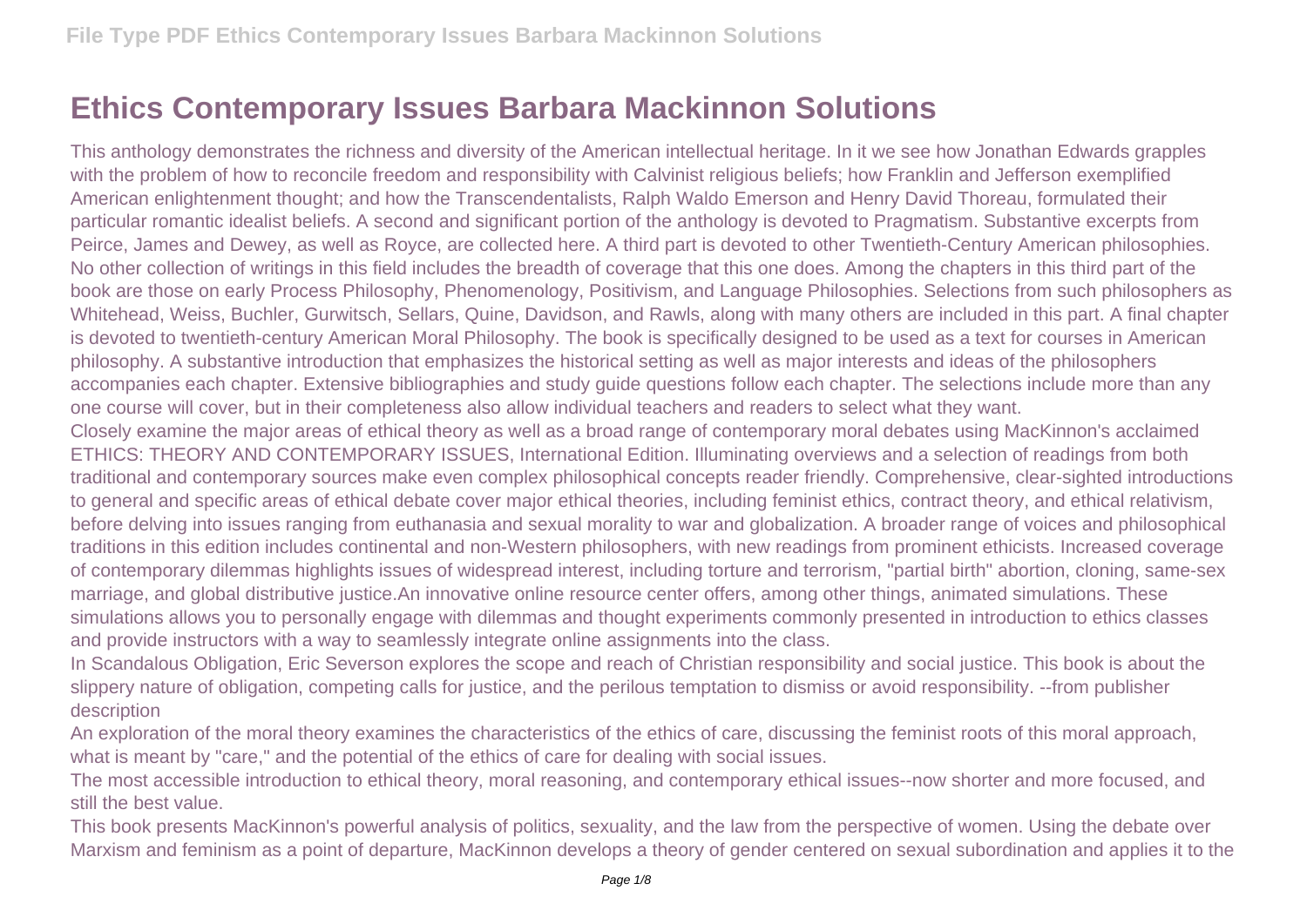## state.

Business Ethics Now 4e by Andrew W. Ghillyer provides assistance to employees by taking a journey through the challenging world of business ethics at the ground level of the organization rather than flying through the abstract concepts and philosophical arguments at the treetop level. By examining issues and scenarios that relate directly to their work environment (and their degree of autonomy in that environment), employees can develop a clearer sense of how their corporate code of ethics relates to operational decisions made on a daily basis.

Brings together international scholars across the social and behavioural sciences and education to address those ethical issues that arise in the theory and practice of research within the technologically advancing and culturally complex world in which we live.

Morality Play is an ideal supplement for ethics courses, offering a case study approach that is both flexible and practical. It provides three alternative methods of organization for universal teaching approaches: contemporary moral problems, ethical theories, and moral principles. The introduction illustrates how to effectively use case studies in the classroom and provides a short review of the fundamentals of argumentation and critical thinking. Featuring ten new case studies, the latest edition continues to spotlight some of the most controversial, thought-provoking issues in ethics today. Themes such as crime and punishment, life and death, habitat and humanity, liberty and coercion, and value and culture are made relevant through insightful case studies drawn from newspaper accounts, legal opinions, and other factual sources. The cases present discrete problems designed to make readers examine their abstract notions about morality. Professor Dickson provides students with examples of a legal way of thinking about significant issues in social policy. This book can be used in policy and practice courses in the fields of mental health, child welfare, the family, developmental and physical disabilities, and professional ethics. Provides excellent selection of relevant court decisions along with clearly articulated questions and issues for discussion.

Introduce your students to the major perspectives in ethical theory and a broad range of contemporary moral debates using MacKinnon/Fiala's ETHICS: THEORY AND CONTEMPORARY ISSUES, Eighth Edition. Illuminating overviews and a selection of readings from traditional and contemporary sources make even complex philosophical concepts readerfriendly. Comprehensive, clear-sighted introductions to general and specific areas of ethical debate cover influential ethical theories, including religion and global ethics, utilitarianism and deontology, natural law ethics, virtue ethics, and feminist and care ethics. Contemporary moral issues discussed include euthanasia, sexual morality, economic justice, animal ethics, war, violence, and globalization. A broader range of voices and philosophical traditions in this edition includes continental and non-Western philosophers, with new readings from prominent ethicists such as Kwame Anthony Appiah, Angela Y. Davis, Mohandas Gandhi, and Richard Rorty. Increased coverage of contemporary dilemmas highlights issues of widespread interest, such as same-sex marriage, structural racism, factory farming, pacifism, and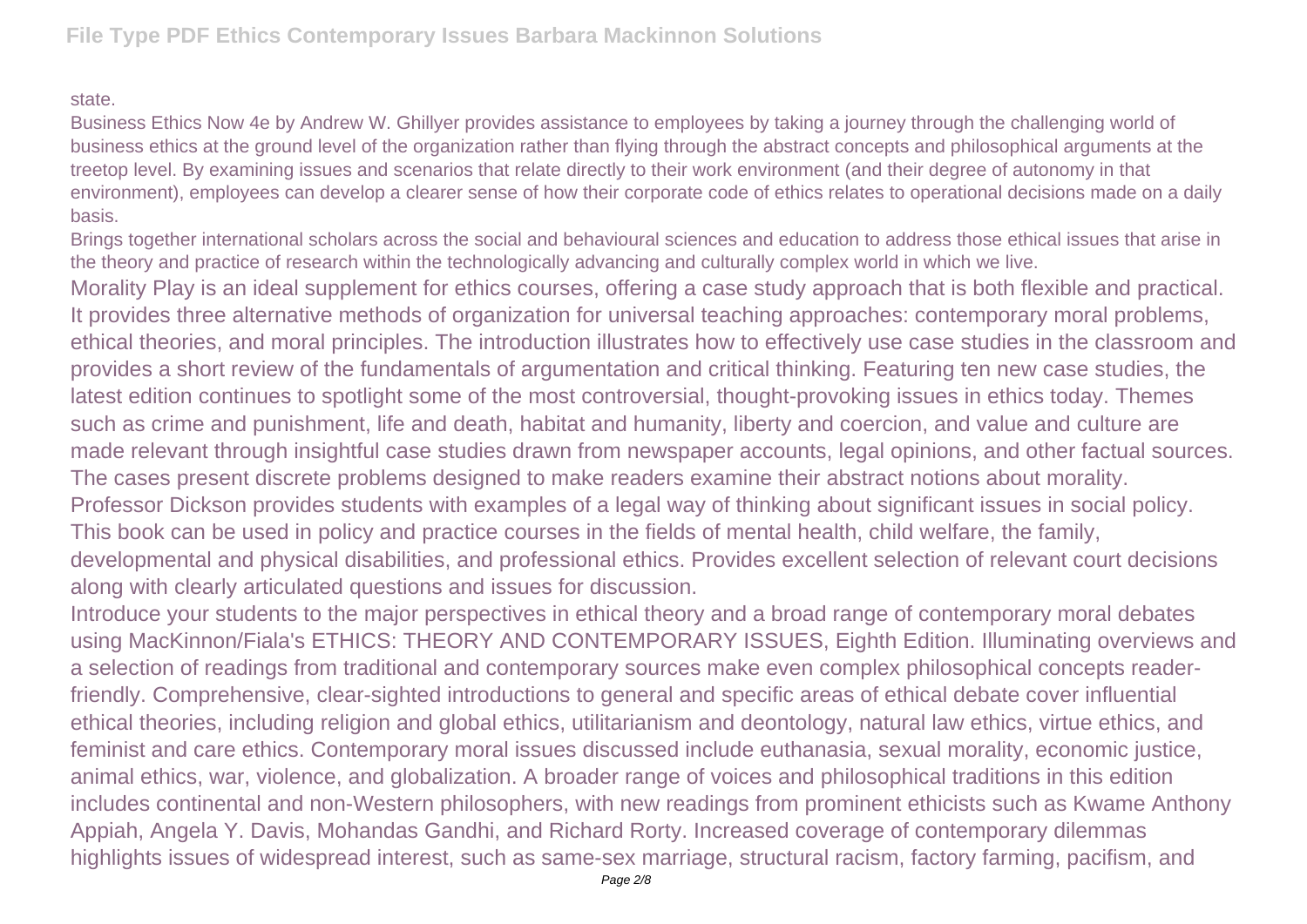global distributive justice. Important Notice: Media content referenced within the product description or the product text may not be available in the ebook version.

This timely revision will feature the latest Internet issues and provide an updated comprehensive look at social and ethical issues in computing from a computer science perspective.

A collection of essays by fifteen philosophers presenting a thoughtful, introductory guide to choosing a philosophy for living an examined and meaningful life. A VINTAGE ORIGINAL Socrates famously said "the unexamined life is not worth living," but what does it mean to truly live philosophically? This thought-provoking, wide-ranging collection brings together essays by fifteen leading philosophers reflecting on what it means to live according to a philosophy of life. From Eastern philosophies (Daoism, Confucianism, and Buddhism) and classical Western philosophies (such as Aristotelianism and Stoicism), to the four major religions, as well as contemporary philosophies (such as existentialism and effective altruism), each contributor offers a lively, personal account of how they find meaning in the practice of their chosen philosophical tradition. Together, the pieces in How to Live a Good Life provide not only a beginner's guide to choosing a life philosophy but also a timely portrait of what it means to live an examined life in the twenty-first century. Cyberspace is all around us. We depend on it for everything we do. We have reengineered our business, governance, and social relations around a planetary network unlike any before it. But there are dangers looming, and malign forces are threatening to transform this extraordinary domain. In Black Code, Ronald J. Deibert, a leading expert on digital technology, security, and human rights, lifts the lid on cyberspace and shows what's at stake for Internet users and citizens. As cyberspace develops in unprecedented ways, powerful agents are scrambling for control. Predatory cyber criminal gangs such as Koobface have made social media their stalking ground. The discovery of Stuxnet, a computer worm reportedly developed by Israel and the United States and aimed at Iran's nuclear facilities, showed that state cyberwar is now a very real possibility. Governments and corporations are in collusion and are setting the rules of the road behind closed doors. This is not the way it was supposed to be. The Internet's original promise of a global commons of shared knowledge and communications is now under threat. Drawing on the first-hand experiences of one of the most important protagonists in the battle — the Citizen Lab and its global network of frontline researchers, who have spent more than a decade cracking cyber espionage rings and uncovering attacks on citizens and NGOs worldwide — Black Code takes readers on a fascinating journey into the battle for cyberspace. Thought-provoking, compelling, and sometimes frightening, it is a wakeup call to citizens who have come to take the Internet for granted. Cyberspace is ours, it is what we make of it, Deibert argues, and we need to act now before it slips through our grasp.

This is a collection of readings in ethics and moral philosophy. The book gives instructors flexibility in structuring their Page 3/8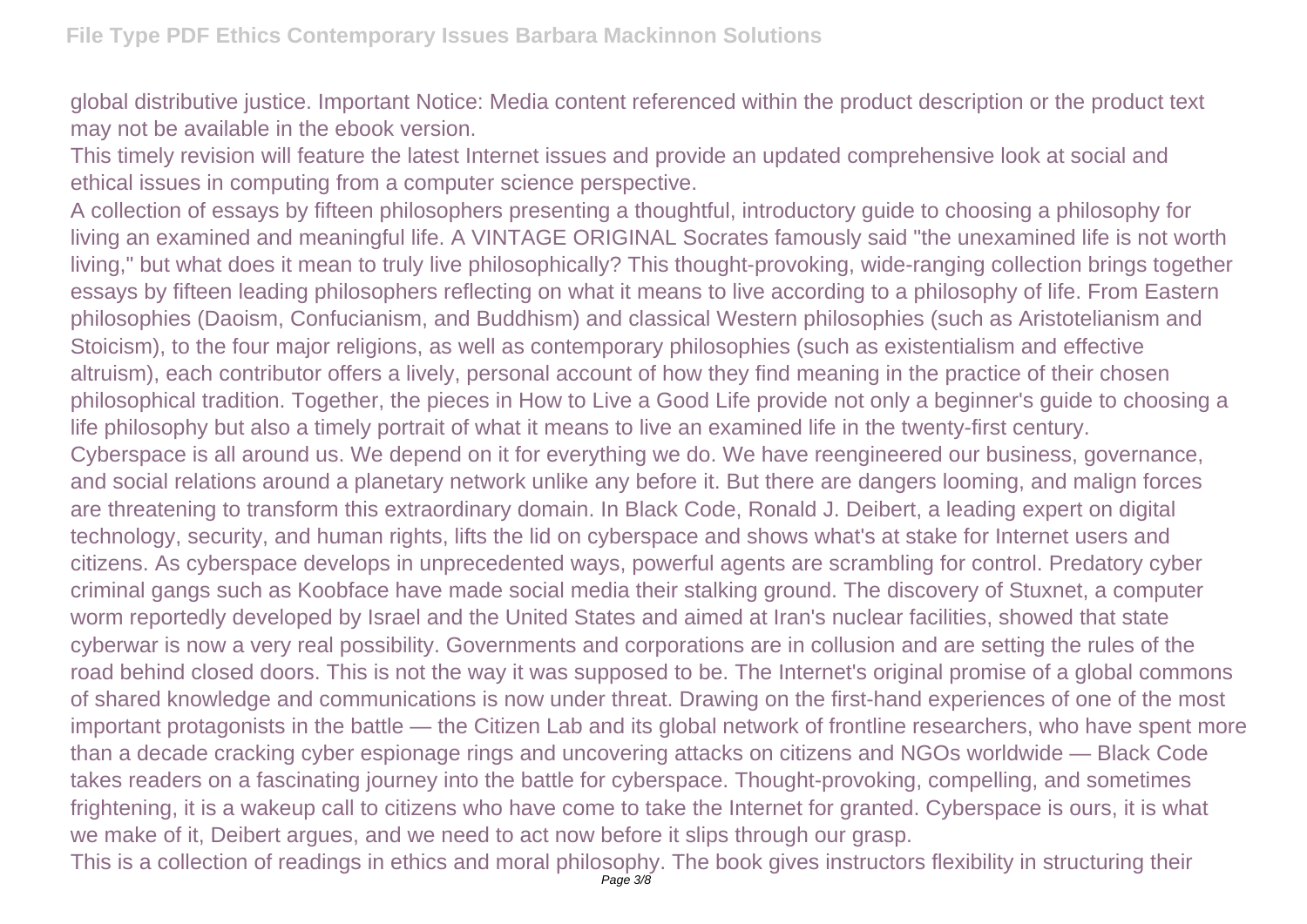ethics courses, allowing them to choose material from historical selections. This edition includes selections on issues such as euthanasia, abortion, and the death penalty.

Ethics and Sex presents a systematic study of the nature and moral significance of human sexuality and of the major issues in sexual morality. The book is divided into two main parts. Part One gives a critical analysis of the key conceptions of human sexuality. Part Two discusses the most important issues in sexual morality: monogamy; adultery; prostitution; homosexuality; paedophilia; sexual harassment and rape. In this controversial and accessible book, the author demonstrates that many of the prohibitions that make up conventional sexual morality cannot withstand critical scrutiny.

Engaging and compelling on every page, Velasquez's text helps you explore and understand philosophy while it helps you appreciate the relevance of philosophy to your day-to-day life and the larger social world. This trusted text combines clear prose and primary source readings to take you on a meaningful exploration of a range of philosophical topics, such as human nature, reality, truth, ethics, the meaning of life, diversity, and social/political philosophy. Carefully crafted builtin learning aids help you quickly master the material and succeed in your course.

Never HIGHLIGHT a Book Again Includes all testable terms, concepts, persons, places, and events. Cram101 Just the FACTS101 studyguides gives all of the outlines, highlights, and quizzes for your textbook with optional online comprehensive practice tests. Only Cram101 is Textbook Specific. Accompanies: 9780872893795. This item is printed on demand.

Questions about how and why the Trump era happened, prompt us to think about universal themes in politics, philosophy, and morality. This book shows how the theatre and tragedy of contemporary US politics can be distilled down into the behavior of three actors: the tyrant, the sycophant and the moron. The bad news is that there have always been morons, sycophants, and tyrants. The good news is that once we know this, we can prepare a response. This book clarifies exactly what it means to be a tyrant, a moron, and a sycophant, and what these moral failures are common. At times, each of us can be tyrannical, moronic, and sycophantic. That is why we need reason and virtue, as well as a political system that restrains our worst inclinations. The ancient Greeks understood this, as did the American founders. The Trump era would be familiar to the Greeks and can help us understand the whirlwind of political theatre that has dominated our contemporary society.

From this collection, readers will gain a clearer picture of the history of cloning in agriculture and animal science, the various biological procedures that are encompassed by the term "cloning," the philosophical arguments in support of and opposed to cloning humans, and the considerations that should inform discussions about public policy matters related to Page  $4/8$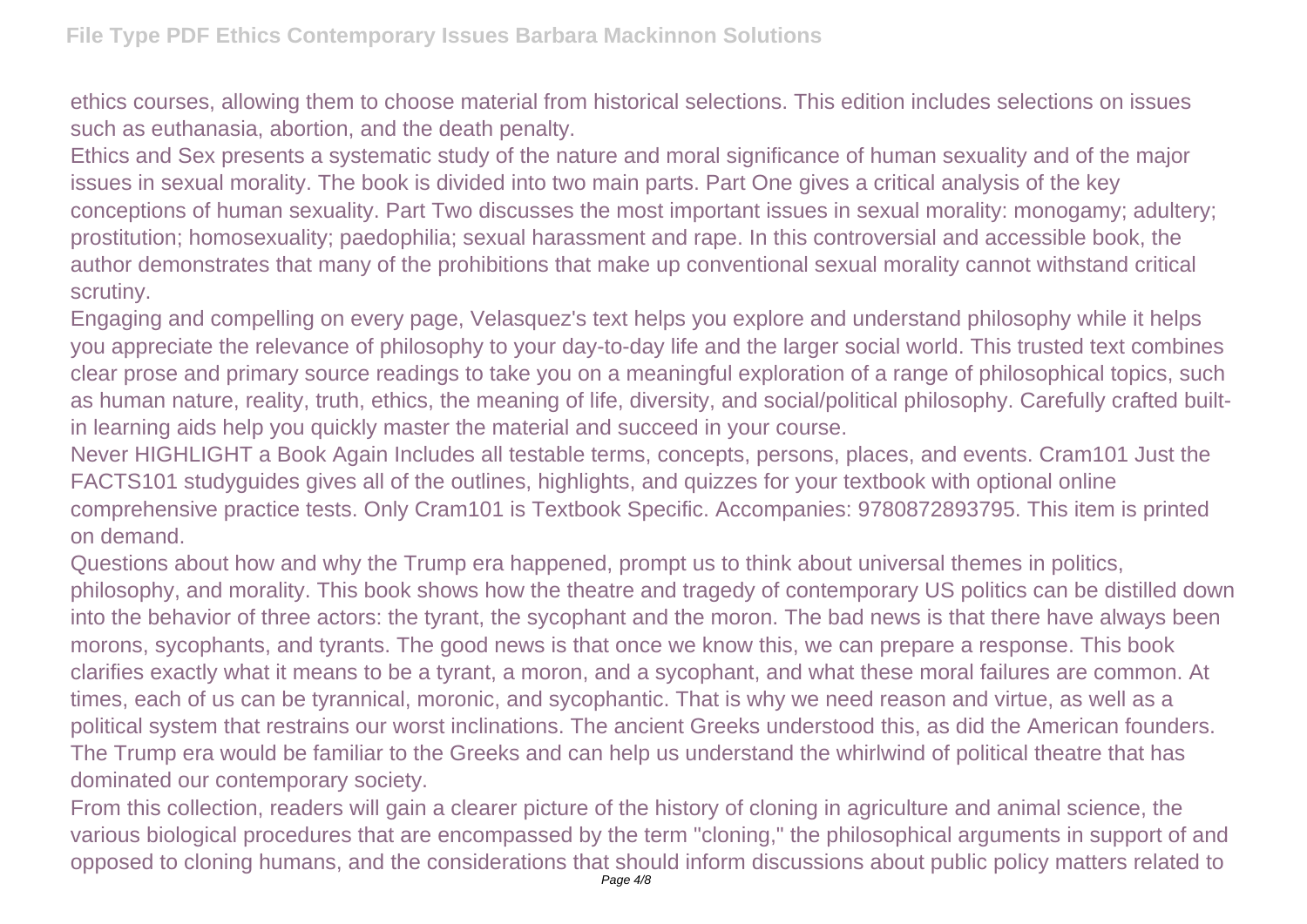cloning research and to human cloning itself.

Never HIGHLIGHT a Book Again! Includes all testable terms, concepts, persons, places, and events. Cram101 Just the FACTS101 studyguides gives all of the outlines, highlights, and quizzes for your textbook with optional online comprehensive practice tests. Only Cram101 is Textbook Specific. Accompanies: 9781133049746. This item is printed on demand.

ETHICS: THEORY AND CONTEMPORARY ISSUES, 8E CONCISE presents the major areas of ethical theory through an engaging collection of contemporary moral debates. First, readers are introduced to such ethical subjects as religion and global ethics, utilitarianism and deontology, natural law ethics, virtue ethics, non-Western paradigms, feminist ethics, and care ethics. Then, these and other ethical concepts provide the framework for in-depth discussions on moral dilemmas such as euthanasia, sexual morality, economic justice, animal ethics, war, violence, and globalization. Plus, this edition brings the debate up-to-date with detailed discussions of timely moral topics such as same-sex marriage, structural racism, factory farming, pacifism, and global distributive justice. Important Notice: Media content referenced within the product description or the product text may not be available in the ebook version.

Ethics: Theory and Contemporary IssuesCengage Learning

Explore the major perspectives in ethical theory and a broad range of contemporary moral debates with MacKinnon/Fiala's ETHICS: THEORY AND CONTEMPORARY ISSUES, 9th Edition. Illuminating overviews and a selection of readings from traditional and contemporary sources make even complex philosophical concepts readerfriendly. Important Notice: Media content referenced within the product description or the product text may not be available in the ebook version.

This book explores the idea of religious pluralism while defending the norms of secular cosmopolitanism, which include liberty, tolerance, civility, and hospitality. The secular cosmopolitan ideal requires us to be more tolerant and more hospitable toward religious believers and non-believers from diverse traditions in our religiously pluralistic world. Some have argued that the world's religions can be united around a common core. This book argues that it is both impossible and inadvisable either to reduce religion to one thing or to deny religion. Instead, the book affirms non reductive pluralism and seeks to understand how we should live in a pluralistic world. Building on work in the sociology of religion and philosophy of religion, the book examines the grown of religious diversity (and the spread of nonreligion) in the contemporary world. It argues that religious toleration, hospitality, and compassion must be extended in a global direction. Secular cosmopolitanism recognizes that each person has a right to his or her deepest beliefs and that the diversity of the world's religious and non-religious traditions cannot be reduced or eliminated.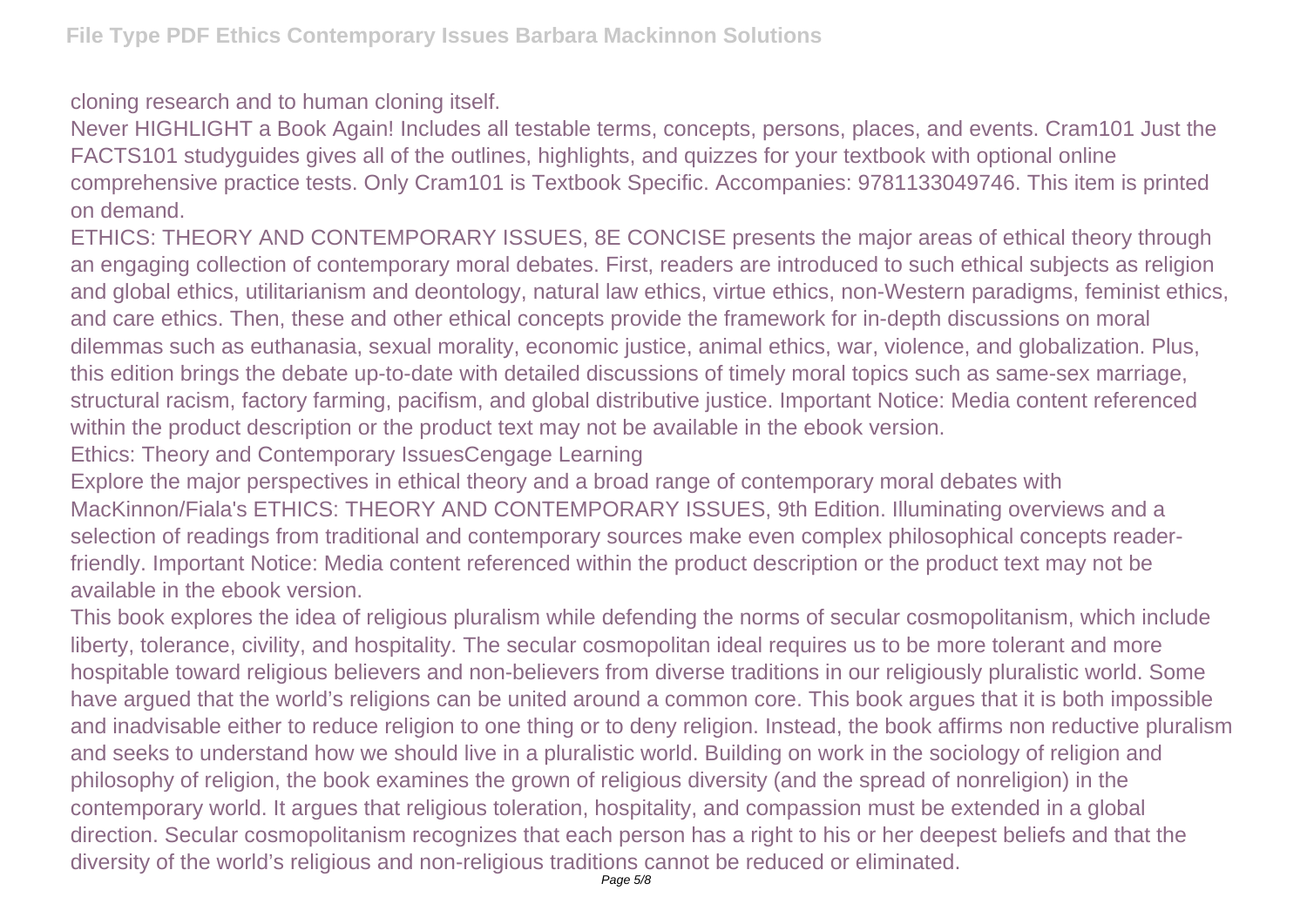Widely praised for its balanced treatment of computer ethics, Ethics for the Information Age offers a modern presentation of the moral controversies surrounding information technology. Topics such as privacy and intellectual property are explored through multiple ethical theories, encouraging readers to think critically about these issues and to make their own ethical decisions.

Aiming to demonstrate that feminist ethics is a rich and complex subject, rather than just a series of dogmatic positions on "women's" issues such as abortion rights and pornography, this anthology starts with the assumption that feminism demands an examination of moral issues with a commitment to ending women's subordination. It sets out to show that is is no longer sensible or viable to divide social issues into those that are feminist and those that are not. The wide-ranging contributions, by writers such as Carole Patemen, Andrea Dworking, Janet Radcliffe Richards, Alice Walker, John Berger, Cynthia Enloe and Thomas W. Laquer, address moral issues which include militarism, environmentalism and the treatment of animals.

Andrew Fiala's Against Religion, Wars, and States: The Case For Enlightenment Atheism, Just War Pacifism, and Liberal-Democratic Anarchism argues that we need to overcome the idea of the nation-state and look toward global justice, that we need to develop a more critical stance toward religion while embracing enlightened humanism and natural science, and that we need to look beyond violent solutions to social problems in order to build world peace.

Never HIGHLIGHT a Book Again! Virtually all of the testable terms, concepts, persons, places, and events from the textbook are included. Cram101 Just the FACTS101 studyguides give all of the outlines, highlights, notes, and quizzes for your textbook with optional online comprehensive practice tests. Only Cram101 is Textbook Specific. Accompanys: 9780495506799 .

This study of nationalism in Eastern Europe and the former Soviet Union develops an original account of the interlocking and opposed nationalisms of national minorities, the nationalizing states in which they live, and the external national homelands to which they are linked by external ties.

In this timely volume, Joel Rudinow and Anthony Graybosch have gathered together a set of readings that bridge the perceived gap between industrial age information systems--journalism and the mass media--and those emerging in the digital age of computers and networks. You'll find incisive essays in applied ethics from such writers as Ben Bagdikian, Sissela Bok, Noam Chomsky, the Dalai Lama, Nat Hentoff, Bill Joy, Sherry Turkle, and Catharine MacKinnon. Explore such contemporary issues as: professional ethics in the news, entertainment, and advertising; the ethics of popular mass media; information subterfuge and security; electronic privacy; Napster and intellectual property; personal identity and community in the age of virtual reality.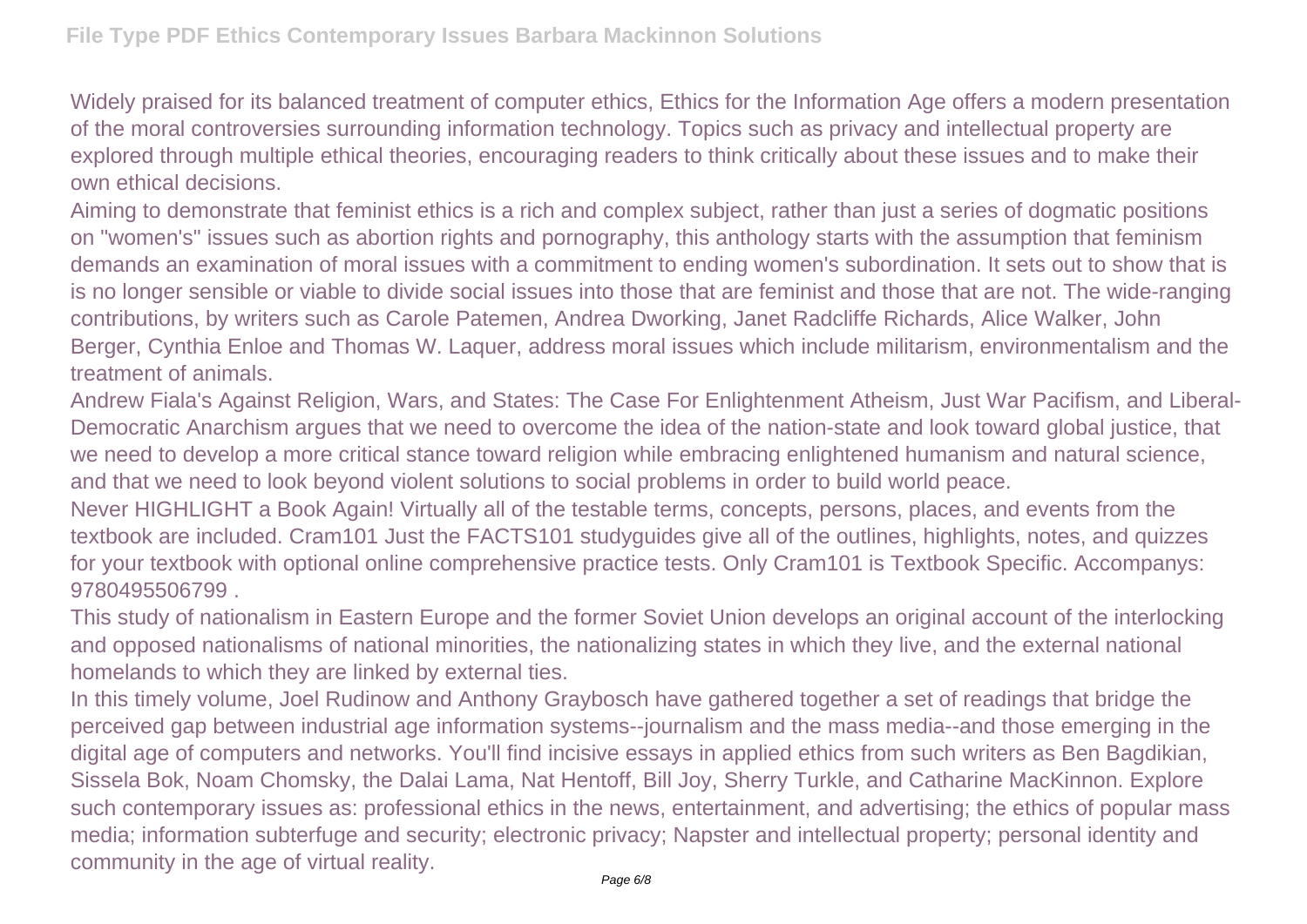Interest in pacifism—an idea with a long history in philosophical thought and in several religious traditions—is growing. The Routledge Handbook of Pacifism and Nonviolence is the first comprehensive reference designed to introduce newcomers and researchers to the many varieties of pacifism and nonviolence, to their history and philosophy, and to pacifism's most serious critiques. The volume offers 32 brand new chapters from the world's leading experts across a diverse range of fields, who together provide a broad discussion of pacifism and nonviolence in connection with virtue ethics, capital punishment, animal ethics, ecology, queer theory, and feminism, among other areas. This Handbook is divided into four sections: (1) Historical and Tradition-Specific Considerations, (2) Conceptual and Moral Considerations, (3) Social and Political Considerations, and (4) Applications. It concludes with an Afterword by James Lawson, one of the icons of the nonviolent American Civil Rights movement. The text will be invaluable to scholars and students, as well as to activists and general readers interested in peace, nonviolence, and critical perspectives on war and violence. Quantitative methodology is a highly specialized field. This handbook is intended to introduce applied statisticians, empirical researchers & graduate students to the broad array of state-of-the-art quantitative methodologies in the social sciences. This book takes a look at fully automated, autonomous vehicles and discusses many open questions: How can autonomous vehicles be integrated into the current transportation system with diverse users and human drivers? Where do automated vehicles fall under current legal frameworks? What risks are associated with automation and how will society respond to these risks? How will the marketplace react to automated vehicles and what changes may be necessary for companies? Experts from Germany and the United States define key societal, engineering, and mobility issues related to the automation of vehicles. They discuss the decisions programmers of automated vehicles must make to enable vehicles to perceive their environment, interact with other road users, and choose actions that may have ethical consequences. The authors further identify expectations and concerns that will form the basis for individual and societal acceptance of autonomous driving. While the safety benefits of such vehicles are tremendous, the authors demonstrate that these benefits will only be achieved if vehicles have an appropriate safety concept at the heart of their design. Realizing the potential of automated vehicles to reorganize traffic and transform mobility of people and goods requires similar care in the design of vehicles and networks. By covering all of these topics, the book aims to provide a current, comprehensive, and scientifically sound treatment of the emerging field of "autonomous driving". Concerned about the vast distances food travels before it hits the dinner plate, the authors describe their determination to eat only foods grown locally or produced within a one-hundred-mile radius of their home, sharing their reflections on the satisfaction of eating home-grown food, the benefits and pitfalls of local eating, seasonal recipes, and more. Reprint. 30,000 first printing. While much has been written on the history of psychiatry, remarkably little has been written about psychiatric collections or curating. Exhibiting Madness in Museums offers a comparative history of independent and institutional collections of psychiatric objects in Australia, New Zealand, Canada and the United Kingdom. Leading scholars in the field investigate collectors,